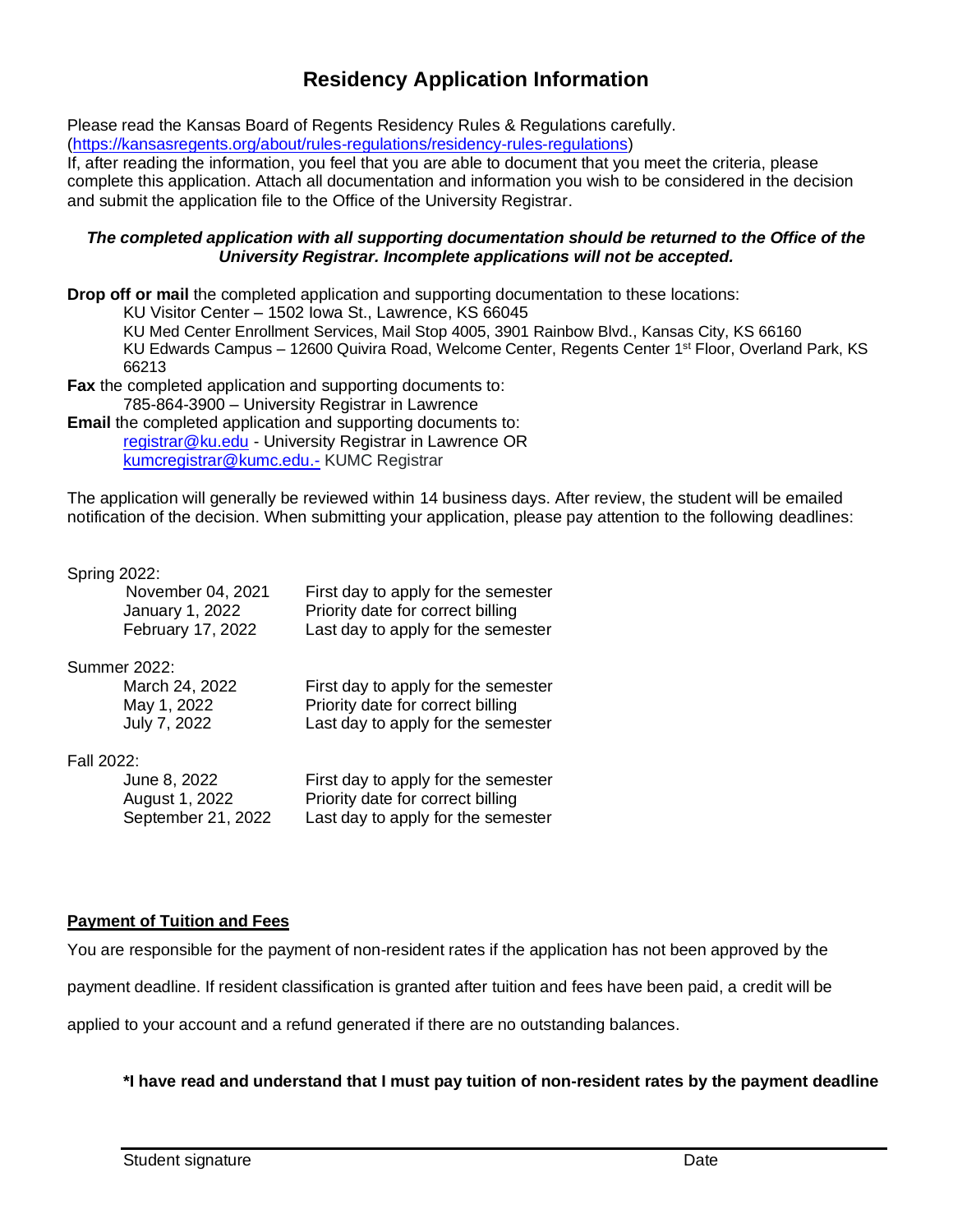### **Classification Procedures:**

The Kansas Board of Regents governs tuition classification. Determining classification is a complex process which can require extensive documentation. Please read the application carefully. Be certain to answer all questions and to attach all requested documentation (see Documentation section). Failure to complete the application properly can delay a decision in your case, result in an inaccurate decision and may invalidate your application. In reviewing the application, the Office of the University Registrar considers the individual situation as presented on the application and assesses it in relation to the Board of Regents articles. The burden of proof, as represented in documentation attached to the application, lies upon the student. This burden includes provision of convincing evidence of intent to remain in Kansas indefinitely after attendance at the University of Kansas. A decision will generally be reached within 14 business days after an application has been submitted. The student will be notified via email when a decision has been reached.

**\*I have read and understand the classification procedures:**

Student signature **Date** Date of **Date** Date of **Date** Date of **Date** Date of **Date** Date of **Date** Date of **Date Date** 

### **Appeal Procedures:**

If the application is denied, the student has 30 days from the date of the denial notification to submit an appeal to the Residence Appeal Committee. An appeal form will be provided with the denial notification. The committee is made up of 3-5 staff and faculty members of the University who meet periodically to review outstanding appeals. The Committee follows Kansas Board of Regents residency regulations. Appeal dates can be determined by contacting the Office of the University Registrar and appeals should be submitted to the Office of the University Registrar in the KU Visitor Center at 1502 Iowa St, Lawrence, KS 66045. The Committee meeting is an open public meeting and the student who submits an appeal to the committee will be notified of the time and date of the appeals meeting. The decision reached by the Residence Appeals committee is the final determination made by the University of Kansas. If the appeal is denied, the student has 30 days from the date the denial letter is sent to file an appeal with District Court.

**\*I have read and understand the appeal process:**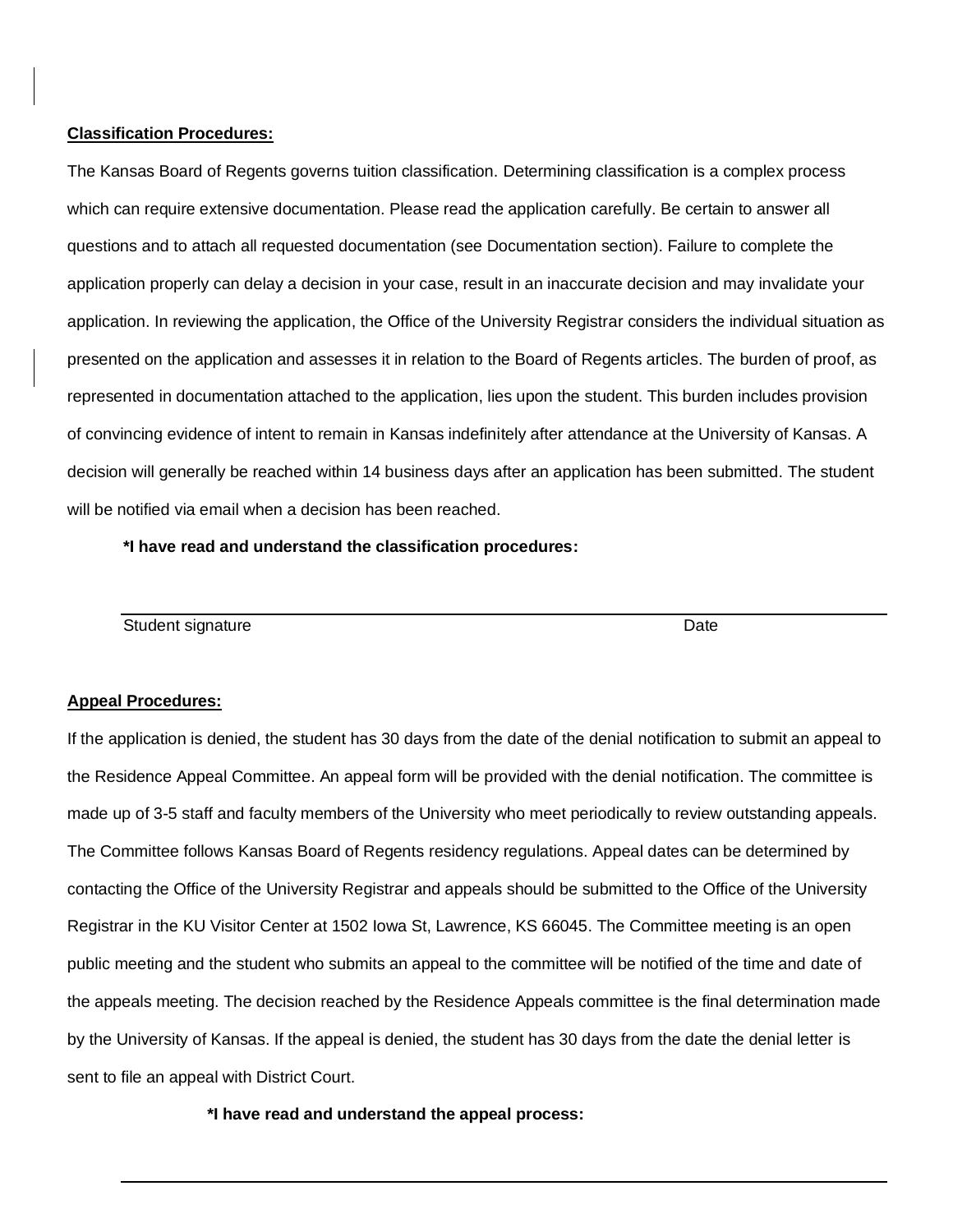# **Required Documentation**

1. Documentation is required to verify physical residence for the 365 calendar days prior to the first day of classes for the semester you are requesting residency reclassification. Leases, housing contracts and/or rental agreements are not sufficient documentation. Examples of appropriate documentation are: statements from landlords, copies of each month's cancelled rent checks, copies of titles or deed, etc. If you have previously lived in Kansas and were a resident for tuition purposes and returned to Kansas within 60 months, you may be eligible for resident rates. If this is your situation, please complete the application and include documents verifying the time you previously lived in Kansas.

Include **ONE** of the following:

i

 $\Box$  Letter from landlord(s)

Copies of rent checks/receipts for the past 12 months **Copy of deed/mortgage** 

## **A lease is NOT sufficient**

2. Include documentation for **ALL** of the income you listed on Question 16a. For example: you may include copies of paychecks, W2's, financial aid award letters or financial aid transcripts.

 Paycheck Stub W2's

Financial Aid

 $\Box$  Parental Support

 $\Box$  Other income

3. Include copies of your:

Kansas driver's license

Car registration Voter Registration

Most recent state and federal income tax **E** Resident Alien Card OR Visa and I-94 (non-US citizens only)

- Please do NOT submit original supporting documentation. Please include copies of supporting documentation. We will NOT return any portion of your application. Your application will remain on file in our office. Your application will be kept confidential and will be destroyed in 5 years.
- Please fill out the form COMPLETELY. Be sure to fill out Questions 16a and 16b COMPLETELY.
- Feel free to include any additional documentation you feel will help support your application for Kansas residency.
- Please make a photocopy of your entire application and keep it for your records. We will not return your application.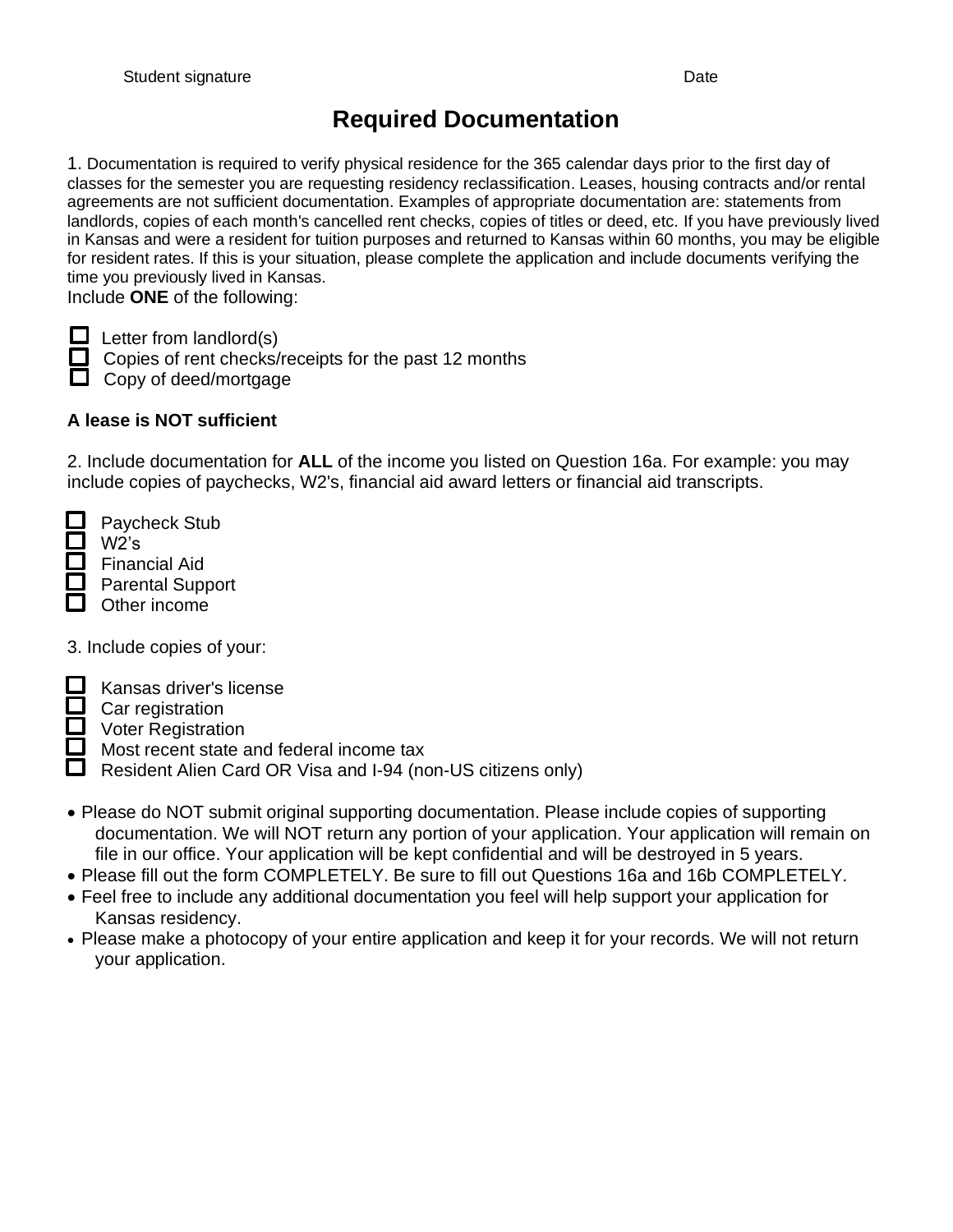### **KANSAS BOARD OF REGENTS**

## APPLICATION FOR RESIDENT CLASSIFICATION FOR FEE PURPOSES. READ CAREFULLY AND ANSWER COMPLETELY:

*Incomplete applications will not be accepted*

\*\*If more space is needed for any answers, please use an additional sheet of paper.

| 1. Full legal name                                                                                                                  |                                                                 |                                     |                                  |                   |                                                                 |
|-------------------------------------------------------------------------------------------------------------------------------------|-----------------------------------------------------------------|-------------------------------------|----------------------------------|-------------------|-----------------------------------------------------------------|
| Last Name                                                                                                                           | First                                                           | Middle                              |                                  | KUID/EMPLID       | Social Sec # $\frac{1}{\sqrt{1-\frac{1}{2}} \cdot \frac{1}{2}}$ |
|                                                                                                                                     |                                                                 |                                     |                                  |                   |                                                                 |
|                                                                                                                                     |                                                                 |                                     |                                  |                   |                                                                 |
| 2. Current Address<br>(While attending this institution)                                                                            | STREET AND NUMBER or RURAL ROUTE (a P.O. BOX IS NOT SUFFICIENT) |                                     |                                  |                   | <b>PHONE</b>                                                    |
| <b>CITY</b>                                                                                                                         |                                                                 | <b>STATE</b>                        |                                  |                   | <b>ZIP</b>                                                      |
|                                                                                                                                     |                                                                 |                                     | <b>STATE</b>                     | ZIP               |                                                                 |
|                                                                                                                                     |                                                                 |                                     |                                  | <b>YEAR</b>       |                                                                 |
| Have you previously applied for residency at a Kansas Regents institution?                                                          |                                                                 |                                     | $\Box$                           | Yes               | No<br>⊔                                                         |
| If yes, indicate institution and year you applied.                                                                                  |                                                                 |                                     |                                  |                   |                                                                 |
| Have you read the accompanying regulations pertaining to Residence for Fee Purposes?                                                |                                                                 |                                     |                                  | $\Box$ Yes        | $\Box$ No                                                       |
| 5. Date of birth<br>Date<br>Month                                                                                                   | Year                                                            | Place of birth <b>Exercise 2018</b> | State or Country                 |                   |                                                                 |
| 6. Are you a CITIZEN of the United States?                                                                                          |                                                                 | $\Box$ Yes<br>$\square$ No          |                                  |                   |                                                                 |
| If NO, have you been granted Immigrant or Permanent Resident status by the U.S. Citizenship and Immigration Services?<br>$\Box$ Yes | $\Box$ No                                                       |                                     |                                  |                   |                                                                 |
| If YES, attach a copy of your Alien Registration card.                                                                              |                                                                 |                                     |                                  |                   |                                                                 |
|                                                                                                                                     |                                                                 |                                     |                                  |                   |                                                                 |
|                                                                                                                                     |                                                                 |                                     |                                  |                   |                                                                 |
| 7. When did your current period of physical presence in Kansas begin?                                                               |                                                                 |                                     |                                  |                   |                                                                 |
| Have you lived in Kansas continuously since this date?                                                                              |                                                                 | $\Box$ Yes                          | Month                            | Day<br>$\Box$ No  | Year                                                            |
| **Documentation required of physical residency for 365 period prior to the start of the semester for which you are applying.        |                                                                 |                                     |                                  |                   |                                                                 |
| 8. Where did you live before moving to Kansas (before the date above)?                                                              |                                                                 |                                     |                                  |                   |                                                                 |
|                                                                                                                                     |                                                                 |                                     |                                  |                   |                                                                 |
| CITY/STATE/COUNTRY                                                                                                                  |                                                                 |                                     | from                             | MONTH/YEAR        | $\frac{1}{R}$ to $\frac{1}{MONTH/YEAR}$                         |
| CITY/STATE/COUNTRY                                                                                                                  |                                                                 |                                     | $\overline{\phantom{a}}$<br>from | to.<br>MONTH/YEAR | MONTH/YEAR                                                      |

\_\_\_\_\_\_\_\_\_\_\_\_\_\_\_\_\_\_\_\_\_\_\_\_\_\_\_\_\_\_\_\_\_\_\_\_\_\_\_\_\_\_\_\_\_\_\_\_\_\_\_\_\_\_\_\_\_\_from \_\_\_\_\_\_\_\_\_\_\_\_\_\_to \_\_\_\_\_\_\_\_\_\_\_\_\_\_ CITY/STATE/COUNTRY MONTH/YEAR MONTH/YEAR MONTH/YEAR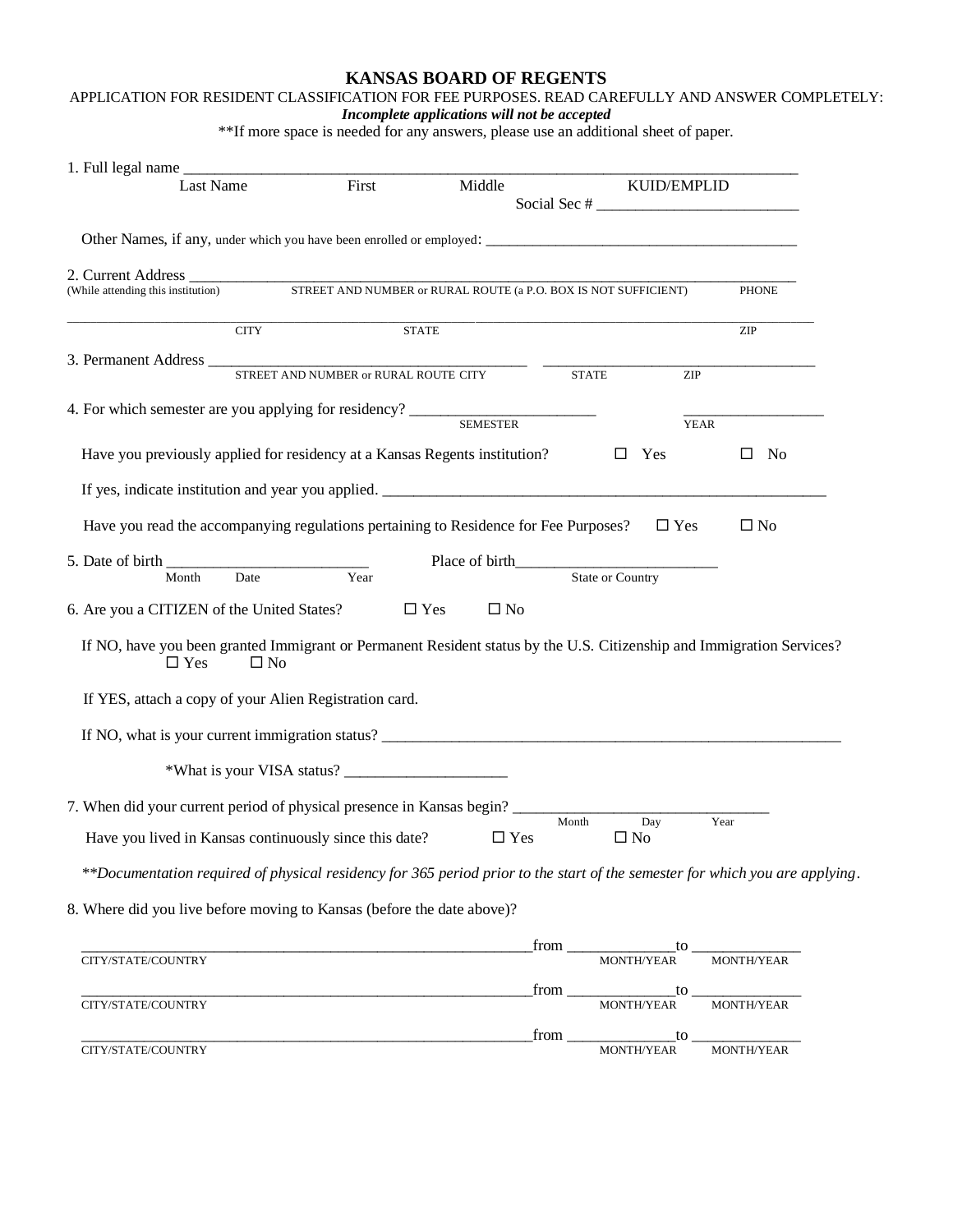|                                        |                     | 9. Where did you spend the previous summer (June thru August - provide specific dates)                                                                                                                                              |                                    |              |                                                                                                                                                           |              |
|----------------------------------------|---------------------|-------------------------------------------------------------------------------------------------------------------------------------------------------------------------------------------------------------------------------------|------------------------------------|--------------|-----------------------------------------------------------------------------------------------------------------------------------------------------------|--------------|
| CITY/STATE/COUNTRY                     |                     |                                                                                                                                                                                                                                     |                                    | MONTH/YEAR   | MONTH/YEAR                                                                                                                                                |              |
| CITY/STATE/COUNTRY                     |                     | <u> 1989 - Jan James James James James James James James James James James James James James James James James J</u>                                                                                                                |                                    |              | $\begin{array}{c}\n  \  \text{from} \begin{array}{c}\n  \text{norm of } \end{array} \\ \begin{array}{c}\n  \text{MONTH/TEAR}\n \end{array}\n \end{array}$ |              |
|                                        |                     |                                                                                                                                                                                                                                     | if married, provide the following: |              |                                                                                                                                                           |              |
|                                        |                     | Elegal name of spouse Last                                                                                                                                                                                                          |                                    |              |                                                                                                                                                           |              |
|                                        | Date<br>Month       |                                                                                                                                                                                                                                     |                                    | Maiden/Birth | <b>First</b>                                                                                                                                              | Middle       |
|                                        |                     | Complete CURRENT address and telephone number of spouse <u>Area Code</u> and Phone Number                                                                                                                                           |                                    |              |                                                                                                                                                           |              |
| Street/Number/Apt/Rural Route          |                     | City/State/Zip Code<br>**You may be required to provide a copy of your marriage certificate                                                                                                                                         |                                    |              |                                                                                                                                                           |              |
|                                        |                     | 11. PARENTAL INFORMATION: (Required if you are single and under 18 years of age OR are still claimed as a dependent on<br>your parent's tax return, recommended if you are single and one or more of your parents reside in Kansas) |                                    |              |                                                                                                                                                           |              |
|                                        |                     |                                                                                                                                                                                                                                     |                                    |              |                                                                                                                                                           |              |
|                                        |                     | b. Mother's full legal name                                                                                                                                                                                                         |                                    |              |                                                                                                                                                           |              |
|                                        |                     |                                                                                                                                                                                                                                     |                                    |              |                                                                                                                                                           |              |
|                                        |                     |                                                                                                                                                                                                                                     |                                    |              |                                                                                                                                                           |              |
|                                        |                     |                                                                                                                                                                                                                                     |                                    |              |                                                                                                                                                           |              |
|                                        |                     | If requested, a certified copy of the court order establishing custody or guardianship must be presented. Guardianships<br>established for the sole or main purpose of qualifying the ward for resident fees will not be honored.   |                                    |              |                                                                                                                                                           |              |
|                                        |                     | f. Did your parents or guardian file a Kansas State Resident Income tax return for the last year?                                                                                                                                   |                                    |              | $\square$ Yes                                                                                                                                             | $\square$ No |
| $\Box$ Yes (identify which one)        |                     | 12. Have you been licensed or certified to practice a profession in Kansas? (doctor, lawyer, nurse, teacher, etc)<br>$\Box$ No<br>**If yes, documentation required                                                                  |                                    |              |                                                                                                                                                           |              |
|                                        |                     |                                                                                                                                                                                                                                     |                                    |              |                                                                                                                                                           |              |
|                                        |                     | **Provide copy of Kansas Voter Registration                                                                                                                                                                                         |                                    |              |                                                                                                                                                           |              |
| status (for fees) at each institution: |                     | 14. List all colleges you have attended in the last five years, with dates of attendance, credit hours earned, and student resident                                                                                                 |                                    |              |                                                                                                                                                           |              |
| Institution                            | From:<br>month/year | To:<br>month/year                                                                                                                                                                                                                   | <b>Credit Hours Earned</b>         |              | Fee Status<br>Resident or Non Resident                                                                                                                    |              |
|                                        |                     |                                                                                                                                                                                                                                     |                                    |              |                                                                                                                                                           |              |
|                                        |                     |                                                                                                                                                                                                                                     |                                    |              |                                                                                                                                                           |              |
|                                        |                     |                                                                                                                                                                                                                                     |                                    |              |                                                                                                                                                           |              |

\_\_\_\_\_\_\_\_\_\_\_\_\_ \_\_\_\_\_\_\_\_\_\_\_\_\_ \_\_\_\_\_\_\_\_\_\_\_\_\_ \_\_\_\_\_\_\_\_\_\_\_\_\_ \_\_\_\_\_\_\_\_\_\_\_\_\_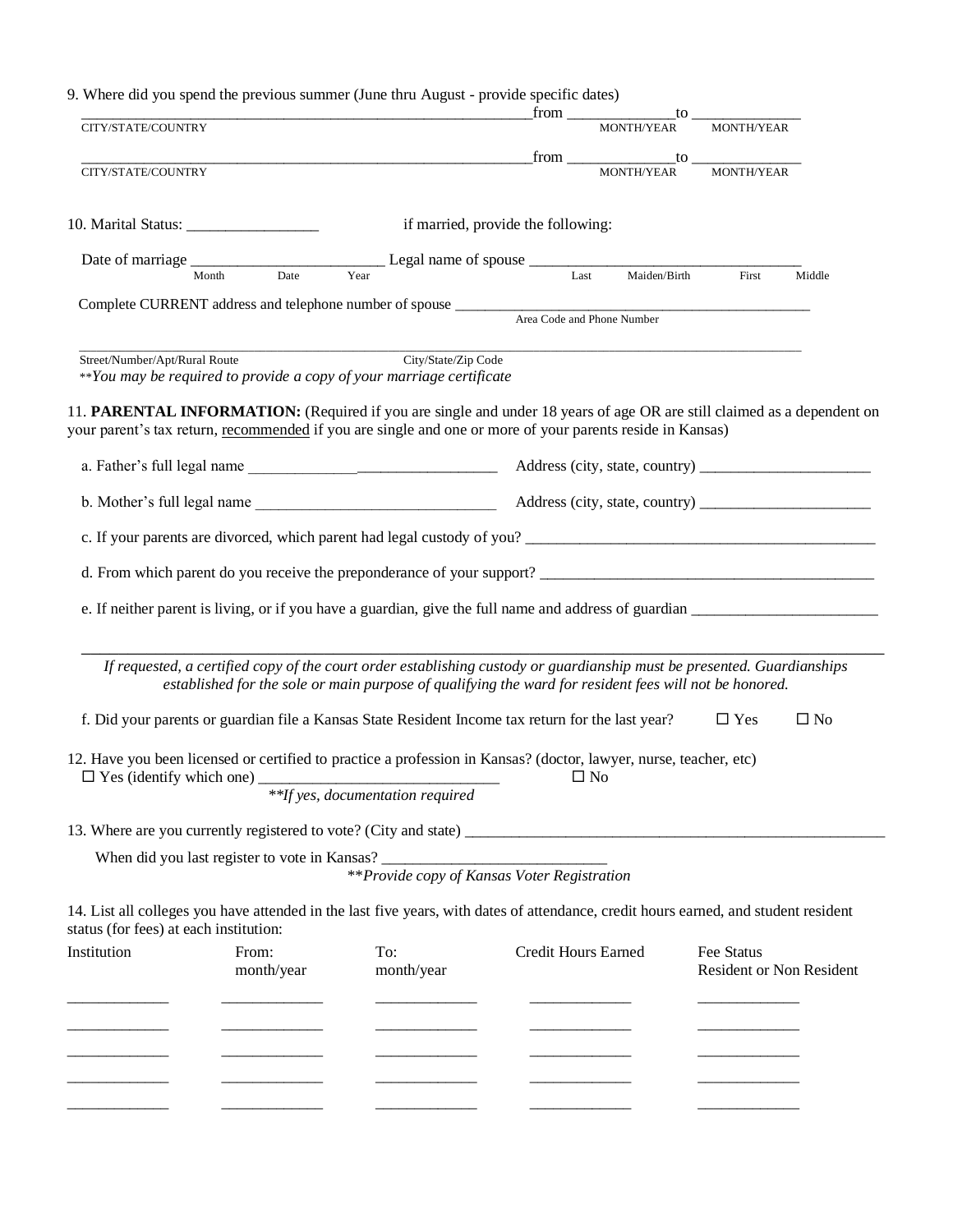15. **EMPLOYMENT RECORD**: List all employment since your latest period of residence in Kansas began (latest employment first, list periods of full-time and part-time employment with the same company separately):

| Company Name | Address                     | Dates: | Number of hours |           |
|--------------|-----------------------------|--------|-----------------|-----------|
|              | (street & no., city, state) | from:  | to:             | per week? |
|              |                             |        |                 |           |
|              |                             |        |                 |           |
|              |                             |        |                 |           |
|              |                             |        |                 |           |
|              |                             |        |                 |           |

### 16. **FINANCIAL SUPPORT and EXPENSES**

a. Financial Support: List all financial support for the past *twelve months*. Include scholarships, loans, grants, employment, personal savings, interest, governmental benefits, monetary gifts, spousal contribution, etc.

*Provide documentation of all support listed below: current Kansas income tax returns, bank statements, current pay stubs, financial aid offers, trust, stock, mutual fund documents, statement of support by friends, family or relatives, etc.*

| Source of Support                                          | Address |                                                                                                                                                                                                                                            | Dates:                                                                            | <b>Total Dollar Amount</b>                        |  |  |  |
|------------------------------------------------------------|---------|--------------------------------------------------------------------------------------------------------------------------------------------------------------------------------------------------------------------------------------------|-----------------------------------------------------------------------------------|---------------------------------------------------|--|--|--|
|                                                            |         |                                                                                                                                                                                                                                            |                                                                                   |                                                   |  |  |  |
|                                                            |         |                                                                                                                                                                                                                                            |                                                                                   |                                                   |  |  |  |
|                                                            |         |                                                                                                                                                                                                                                            |                                                                                   |                                                   |  |  |  |
|                                                            |         | $\overline{\phantom{a}}$ , and the contract of the contract of the contract of the contract of the contract of the contract of the contract of the contract of the contract of the contract of the contract of the contract of the contrac |                                                                                   |                                                   |  |  |  |
|                                                            |         |                                                                                                                                                                                                                                            |                                                                                   |                                                   |  |  |  |
|                                                            |         |                                                                                                                                                                                                                                            |                                                                                   |                                                   |  |  |  |
|                                                            |         |                                                                                                                                                                                                                                            |                                                                                   | <b>TOTAL INCOME \$</b>                            |  |  |  |
| b. Expenses: list all expenses for the past twelve months: |         |                                                                                                                                                                                                                                            |                                                                                   |                                                   |  |  |  |
|                                                            |         | Note: If you share expenses, list only your portion of these expenses.                                                                                                                                                                     |                                                                                   |                                                   |  |  |  |
|                                                            |         |                                                                                                                                                                                                                                            |                                                                                   | Total for past 12 months \$                       |  |  |  |
|                                                            |         |                                                                                                                                                                                                                                            | Total for past 12 months \$                                                       |                                                   |  |  |  |
| Phone/electric/gas etc. per month                          |         |                                                                                                                                                                                                                                            | Total for past 12 months \$                                                       |                                                   |  |  |  |
|                                                            |         |                                                                                                                                                                                                                                            | Total for past 12 months \$                                                       |                                                   |  |  |  |
|                                                            |         |                                                                                                                                                                                                                                            | Total for past 12 months \$                                                       |                                                   |  |  |  |
|                                                            |         |                                                                                                                                                                                                                                            |                                                                                   | Total for past 12 months \$                       |  |  |  |
|                                                            |         |                                                                                                                                                                                                                                            |                                                                                   | $Spring: ____________$<br>$Total: \_\_\_\_\_\_\_$ |  |  |  |
|                                                            |         |                                                                                                                                                                                                                                            |                                                                                   |                                                   |  |  |  |
|                                                            |         |                                                                                                                                                                                                                                            | You may be required to provide documentation to substantiate all listed expenses. |                                                   |  |  |  |
|                                                            |         |                                                                                                                                                                                                                                            |                                                                                   | <b>TOTAL EXPENSES \$</b>                          |  |  |  |
|                                                            |         |                                                                                                                                                                                                                                            |                                                                                   |                                                   |  |  |  |
|                                                            |         |                                                                                                                                                                                                                                            | Year and State                                                                    |                                                   |  |  |  |
|                                                            |         |                                                                                                                                                                                                                                            | (Submit a copy of your last federal and state income tax returns)                 |                                                   |  |  |  |
|                                                            |         |                                                                                                                                                                                                                                            |                                                                                   | $\square$ No<br>Year                              |  |  |  |
|                                                            |         |                                                                                                                                                                                                                                            |                                                                                   |                                                   |  |  |  |
|                                                            |         |                                                                                                                                                                                                                                            |                                                                                   |                                                   |  |  |  |

19. Was Kansas personal property tax paid on the vehicle you currently own or drive?